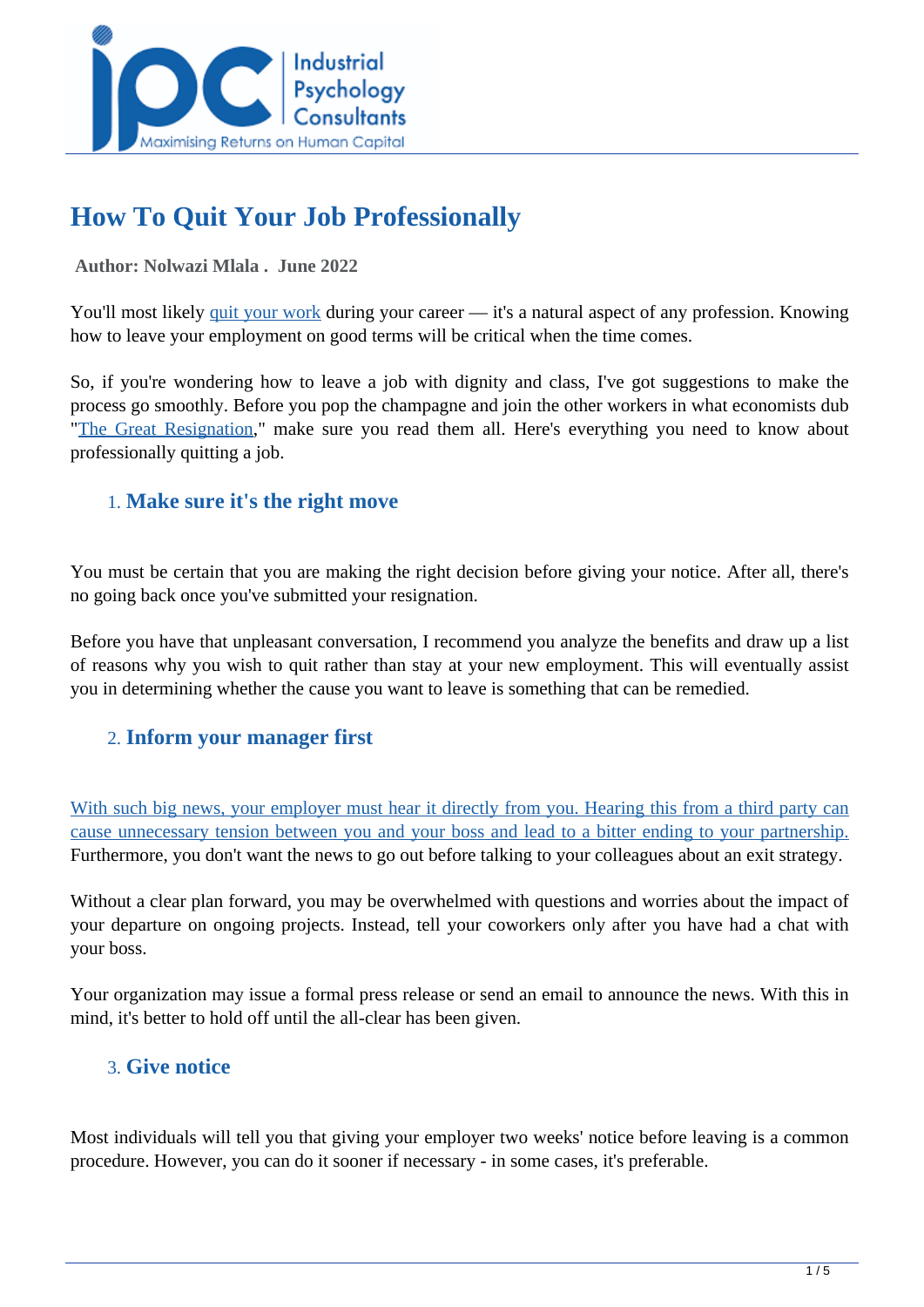

Suppose you are a manager in charge of several high-impact initiatives. Two weeks may be plenty if you work on one or two projects. In that case, however, announcing your attention to leave sooner will not allow your team more time to plan for your departure and locate a replacement.

The sooner you notify your manager, the better, as they will appreciate having a reasonable amount of time to prepare for your absence. A notice letter is a legal requirement but notifying human resources, and the manager of your resignation confirms that you're leaving the organization and the date of your last day.

Keep it short and sweet when writing your notice letter. You don't have to go into detail about why you're leaving or why you wouldn't want to stay at the company. All you need to include in your resignation letter are three major elements: the fact that you're leaving, the date of your final day of work, and a brief statement of gratitude for the chance.

### 4. **Be modest**

By manipulating your reasons for resigning, you can leave on good terms. Don't annoy your coworkers by boasting about your fantastic new job. Don't claim that you're moving on to something greater and better. Instead, make your supervisor and coworkers feel it's not about them or the job.

### 5. **Finish Strong**

While taking it easy the last few days on the job may be tempting, staying productive can demonstrate to your coworkers and manager that you are dependable. Humans have a recency bias, implying that they remember and highlight recent observations about people more than those from the past.

You'll strain your team if you slack off during your last weeks, especially if your team is working on a large project or you have multiple vital duties to complete. "Who cares?" you may be asking. I'm no longer going to work with them." While you may never work for this company again, you may be able to work with your coworkers in the future. You might be able to use them in the future. With this in mind, you should maintain your foot on the gas until the last minute.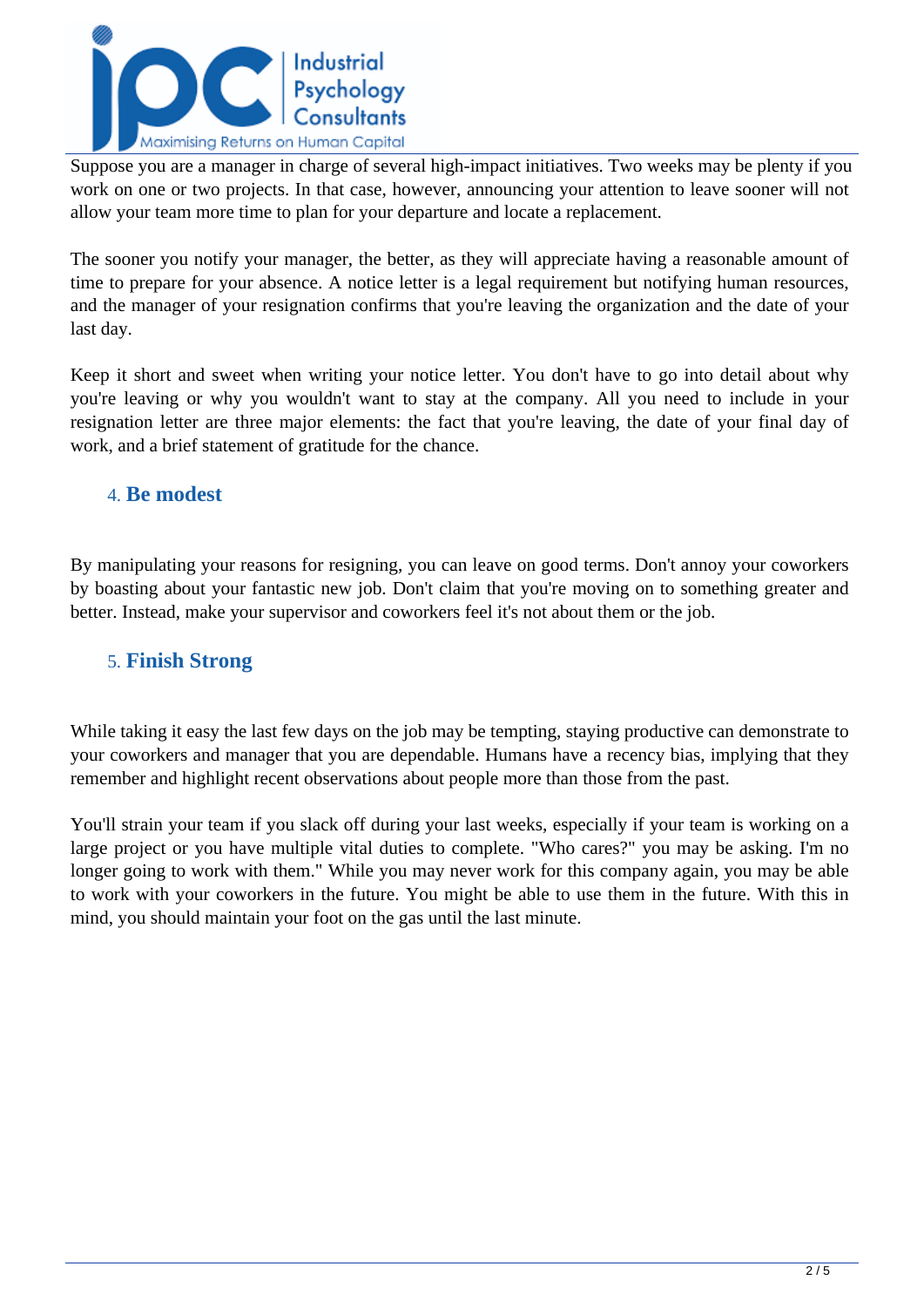

# **Quitting A Job Proffesionally**





### 6. **Offer to train your replacement**

Assisting your replacement in learning the ropes of your role will shorten their learning curve and make the transition much easier. Why are you doing it? Well, it's an opportunity to thank your former employer for the opportunity and make sure they aren't forgotten.

You can construct a training guide that covers essential processes and contacts if you can't directly educate your replacement. It's an extra step you don't always have to take (and probably won't have the chance to). Your generosity, however, will leave an impression on your coworkers and pay off in the future.

### 7. **Express Gratitude**

[The people who had the greatest impact on your career deserve a heartfelt thank you. Y](https://intheblack.cpaaustralia.com.au/careers-and-workplace/quit-job-keep-reputation)our manager's role was to oversee your advancement, even if you didn't have a personal relationship with them. As a result, they've certainly put in the time and effort to help you advance in your job.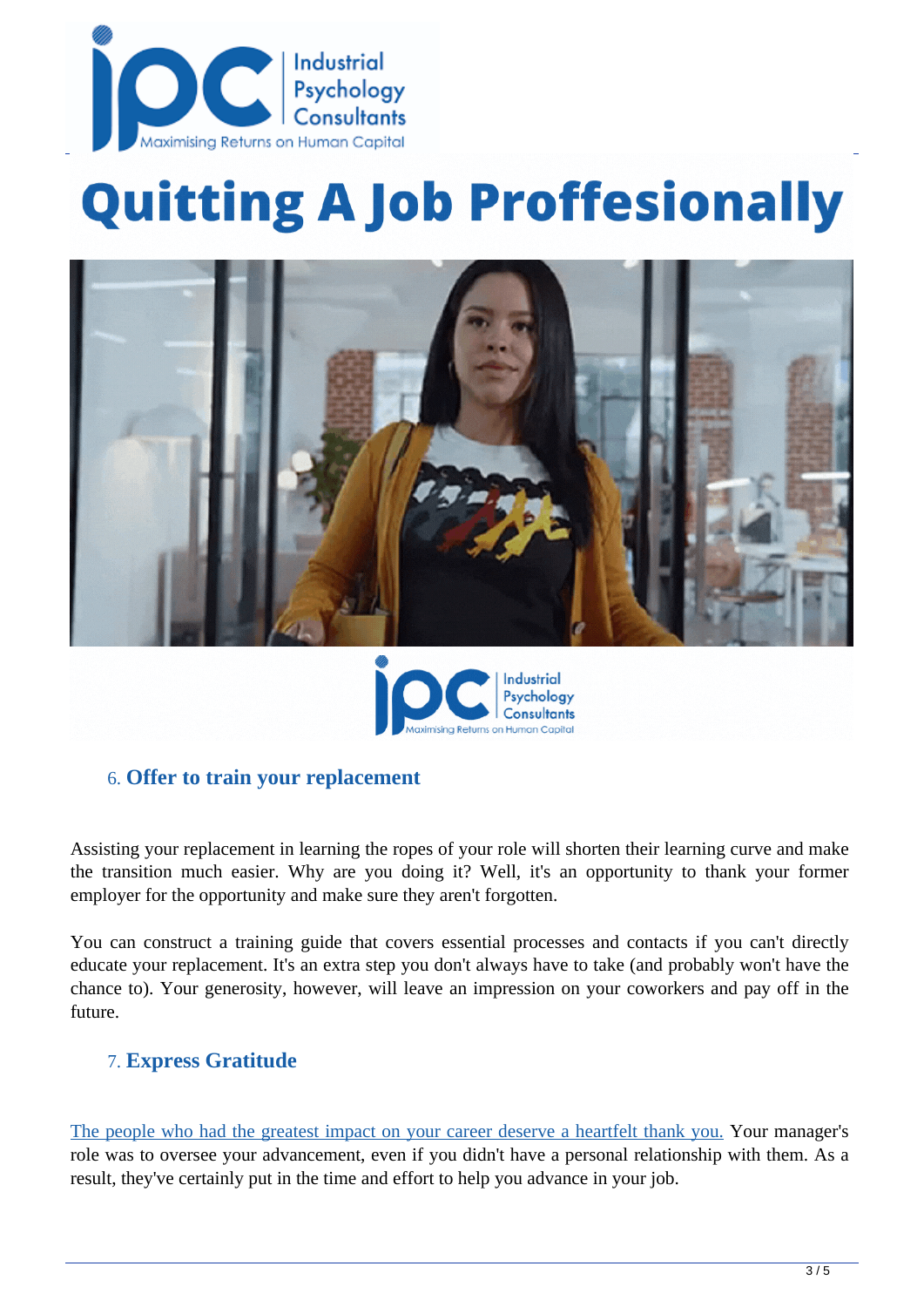

As a result, take the time to show your thankfulness and express your gratitude. This is very important if you want to use them as a reference for future chances.

### 8. **Never burn bridges**

The way you leave an organization makes a lasting impact. Your professional network is a tremendous source for prospects. Consider whether any relationships need to be repaired or connections need to be strengthened. How can you ensure that the team you're departing feels supported and can concentrate on their work? What words do you want to be associated with your work and brand? Have a specific brand goal in mind.

Make an effort to leave a good lasting impression, not just because it's the proper thing to do but also because it can lead to chances down the road. You might end yourself working for the same company, with the same colleagues, or for the same boss in the future. You never know what might occur.

### 9. **Do not take anything that doesn't belong to you**

This covers office supplies and work materials you did not create. It may include models you developed while still working for the company. On your last day at work, turn in your keys and identification tags, and clear out your desk of any personal items.

### 10. **Ask for an exit interview**

This may be already a component of your company's exit strategy. However, if it isn't, it isn't a bad idea to inquire, as long as it is acceptable for the situation.

[An exit interview is a terrific opportunity for you and your supervisor to provide constructive feedback](https://www.indeed.com/career-advice/starting-new-job/how-to-quit-a-job) (note: this isn't code for ranting at each other for the last time). "What did you like and dislike most about your job?" you might be asked in a regular exit interview. "What was the most important aspect that influenced your decision to take the new job?" and "What was the most important factor that influenced your decision to take the new job?" Please keep your responses honest yet positive. And, once again, keep the facts in mind.

### 11. **Get a reference**

It is critical to have a positive reference from a past workplace. When it comes to leaving their current job, many people neglect this. If you have a good working connection with your boss, ask them to leave you a LinkedIn recommendation and if they'd be willing to provide you with a reference in the future if another company requests one.